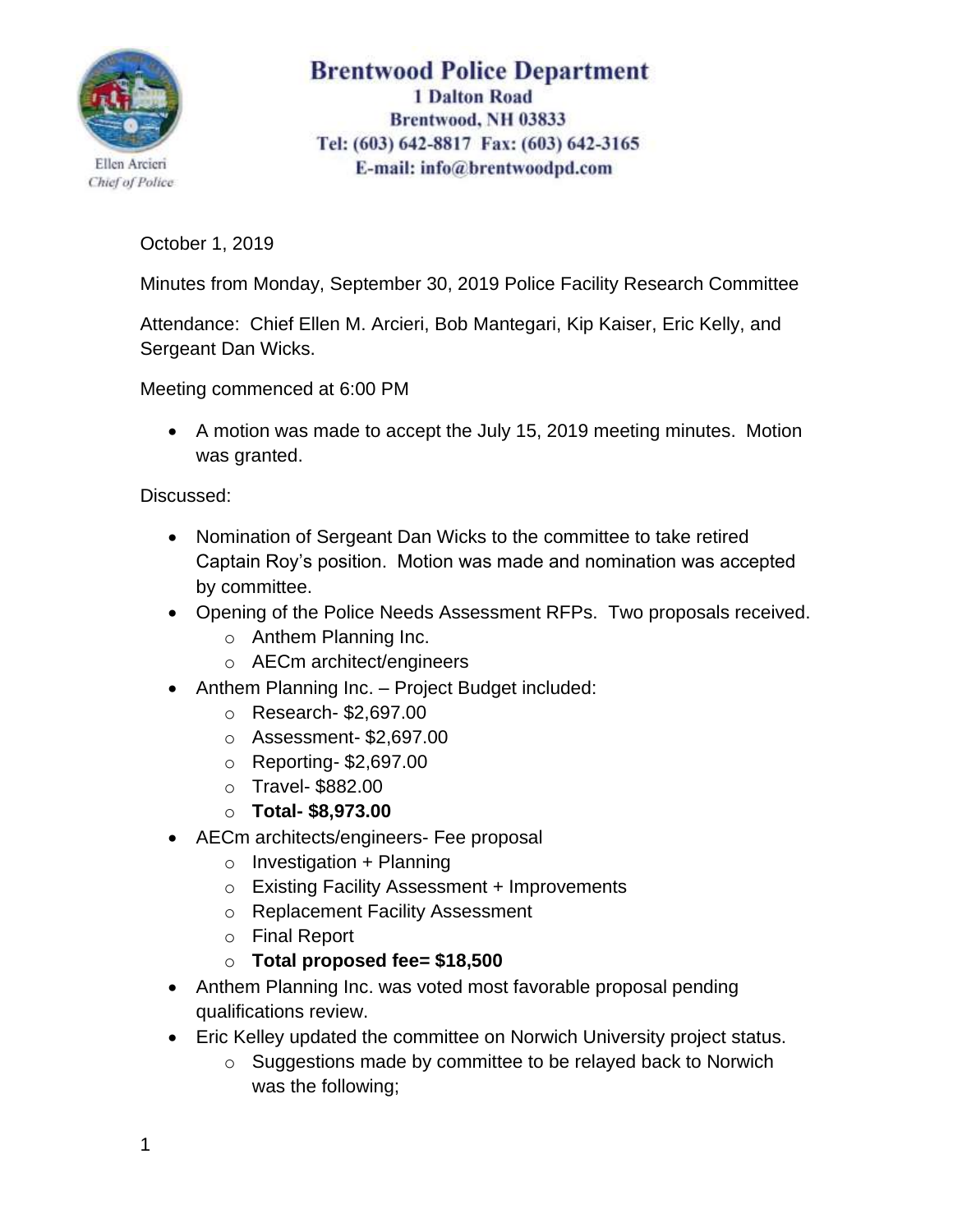- Increased overall square footage of facility to 6,000 feet
- Include ballistic glass on first floor
- Include ventilation for armory and evidence room
- Discussion of an indoor firearms range
- Add sallyport with a minimum of 2 cruisers front to back with entrance in and exit out.
- Elevator to second floor
- Pubic interview room off the lobby
- All offices on first floor with kitchen, training room/conference room, exercise room, and lockers on second floor.
- Norwich University students will give presentation at the end of their semester.
- Discussion of the possibility of renovating existing police department
	- o Eric Kelley said that should be included in the Needs Assessment study
- Discussion of immediate renovations of police department.
	- o Presently, the conference/training room needs to be converted to the male locker room to create a female locker room. There is no female locker room in existence.
	- $\circ$  The old male locker room will become the female locker room.
	- o The police department desperately needs a conference/training room to accommodate private meetings with the public. Many times, officers need to meet with more than two people at a time to discuss an investigation, etc. (ex. parents with juveniles). These meetings need to be out of the public lobby.
	- o For a temporary solution, the storage room where confidential records are stored can be used to serve as the conference room. This presents a dilemma of where to store the records. CJIS standards mandate that these records be secured in a police department where only police personnel can access.
	- o Until the renovations can be made, efforts need to be made to find a secure location for these records where we are compliant with CJIS standards.
- Discussion and proposal of renovating and creating a conference room and storage room in the basement adjacent to the police department.
	- $\circ$  If this renovation is approved and completed, it will temporarily solve the dilemma of a conference/training room and additional room to store confidential records.
- Discussion of proposed Police Department Open House tentatively scheduled for Saturday, October 26, 2019.